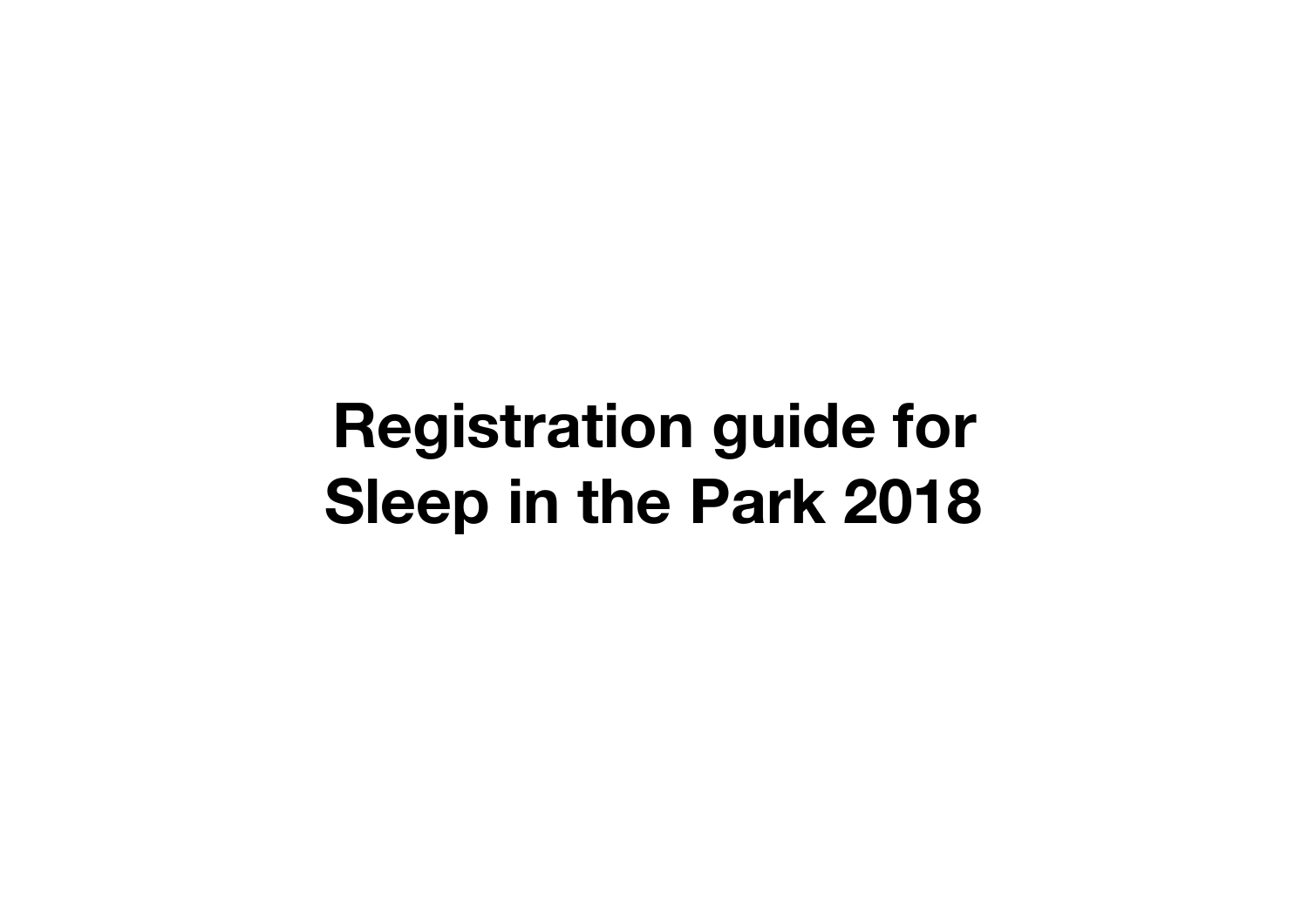#### Navigate to [www.sleepinthepark.co.uk](http://www.sleepinthepark.co.uk)

 $>$   $m$ 

 $* 8$ 



A nationwide to end home in Scotland f

#### 4 Cities. One night. 12,000 people under the stars.

is almost throw tucsuk SOZEK

Click 'Sign Up Now'

ö.

Donate

(5) (4)

**SIGN UP NOW** 

#### Saturday 8th December, 2018

Lest year 8,000 people joined the world's largest sleep out in Princes St Gardens to raise<br>Ed Alillion and call for an end to homelessness in Scotland. This has caused a sea change in the fight against homoloscness and funded a raft of major projects. Now we want to keep up the momentum and we are asking 12,000 people across 4 cities to join us in a nationwide sleep out on Saturday 8th of December.

By raising money and working together we can accelerate the poop of change in Scotlend and create the political mendate to and homelessness here. We want to make Scotland an example for the whole world to follow. We're a small country. A nation of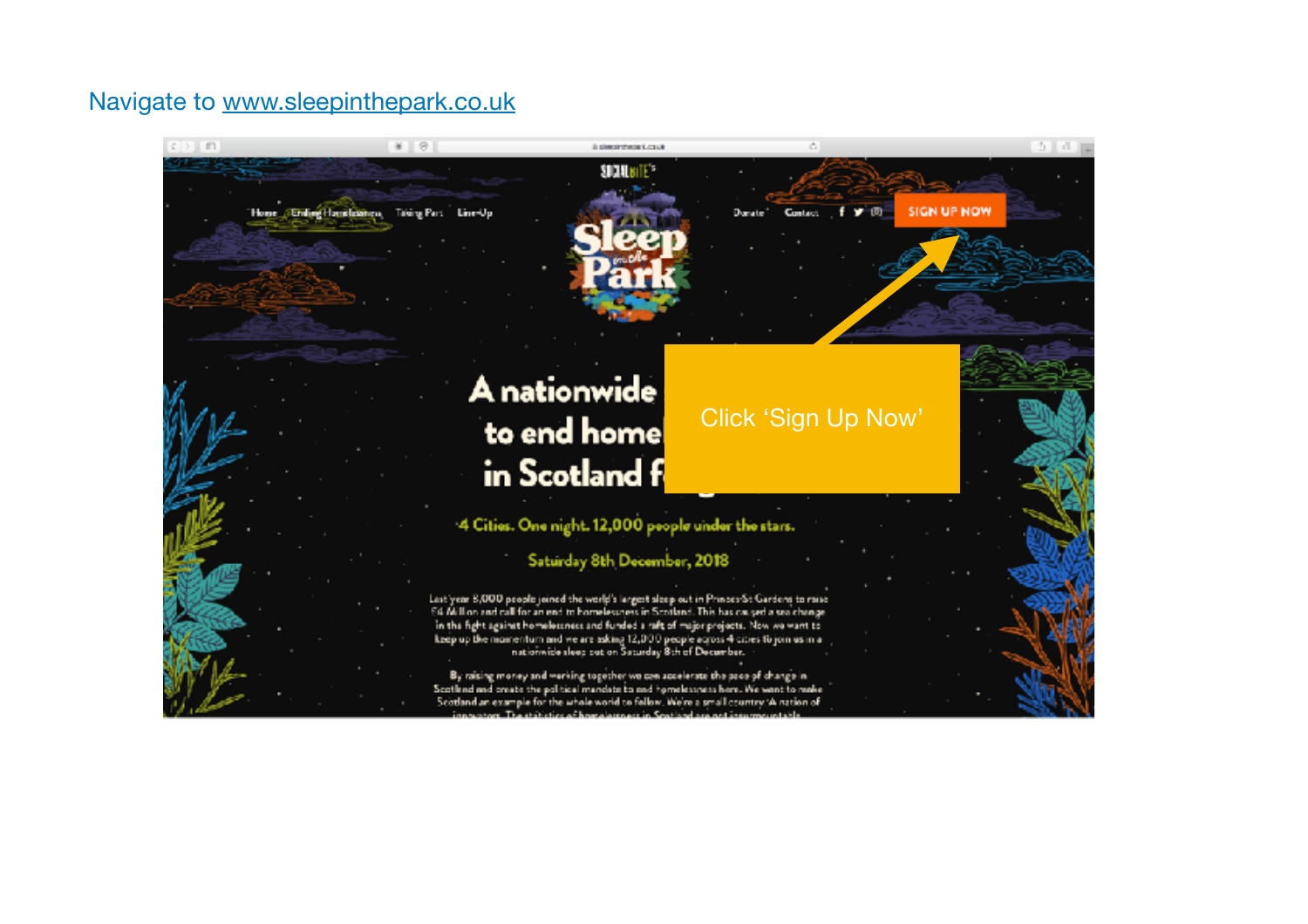### This will take you to [www.sleepinthepark.co.uk/taking-part](http://www.sleepinthepark.co.uk/taking-part)

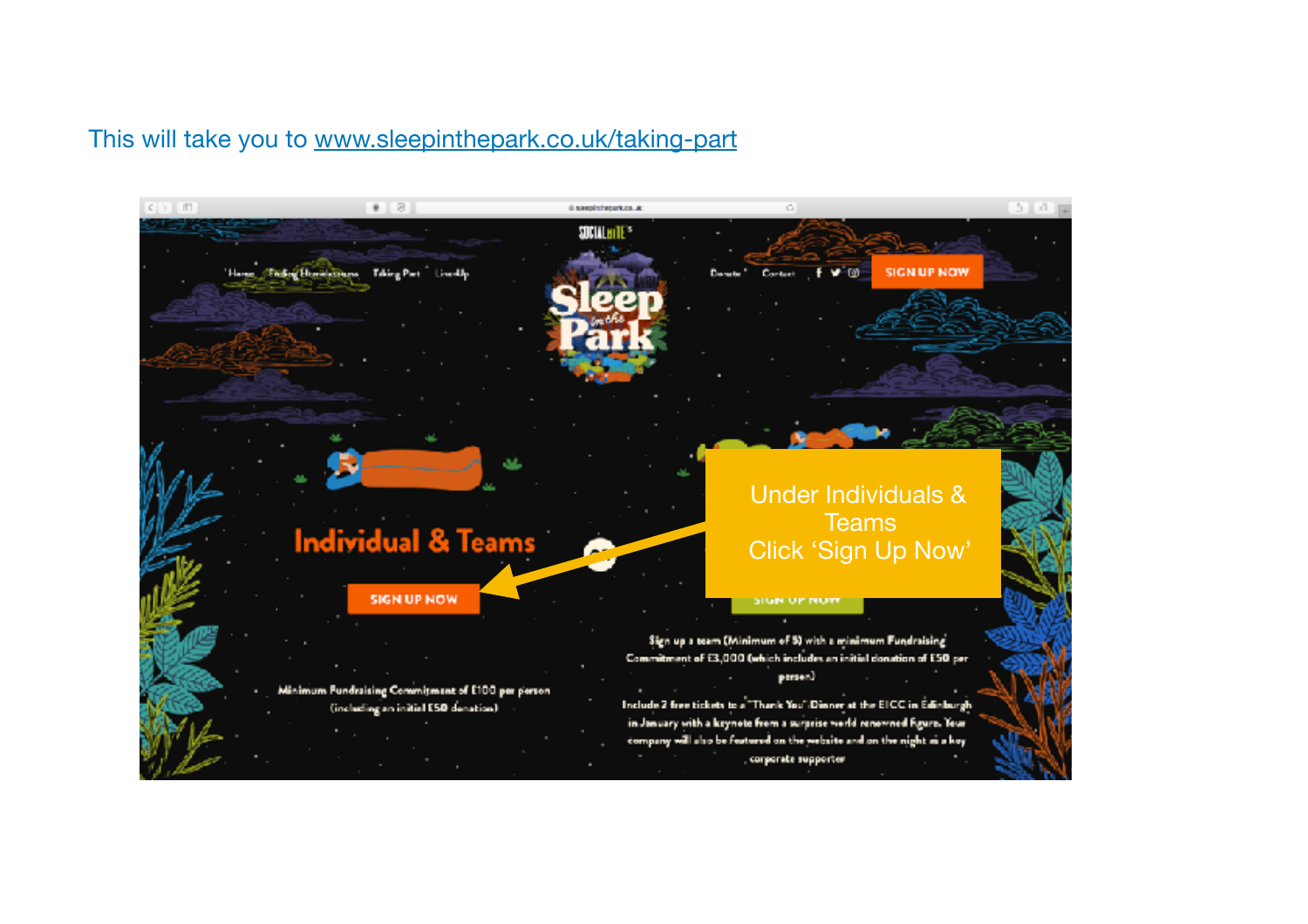# Next, Select the city you wish to participate in

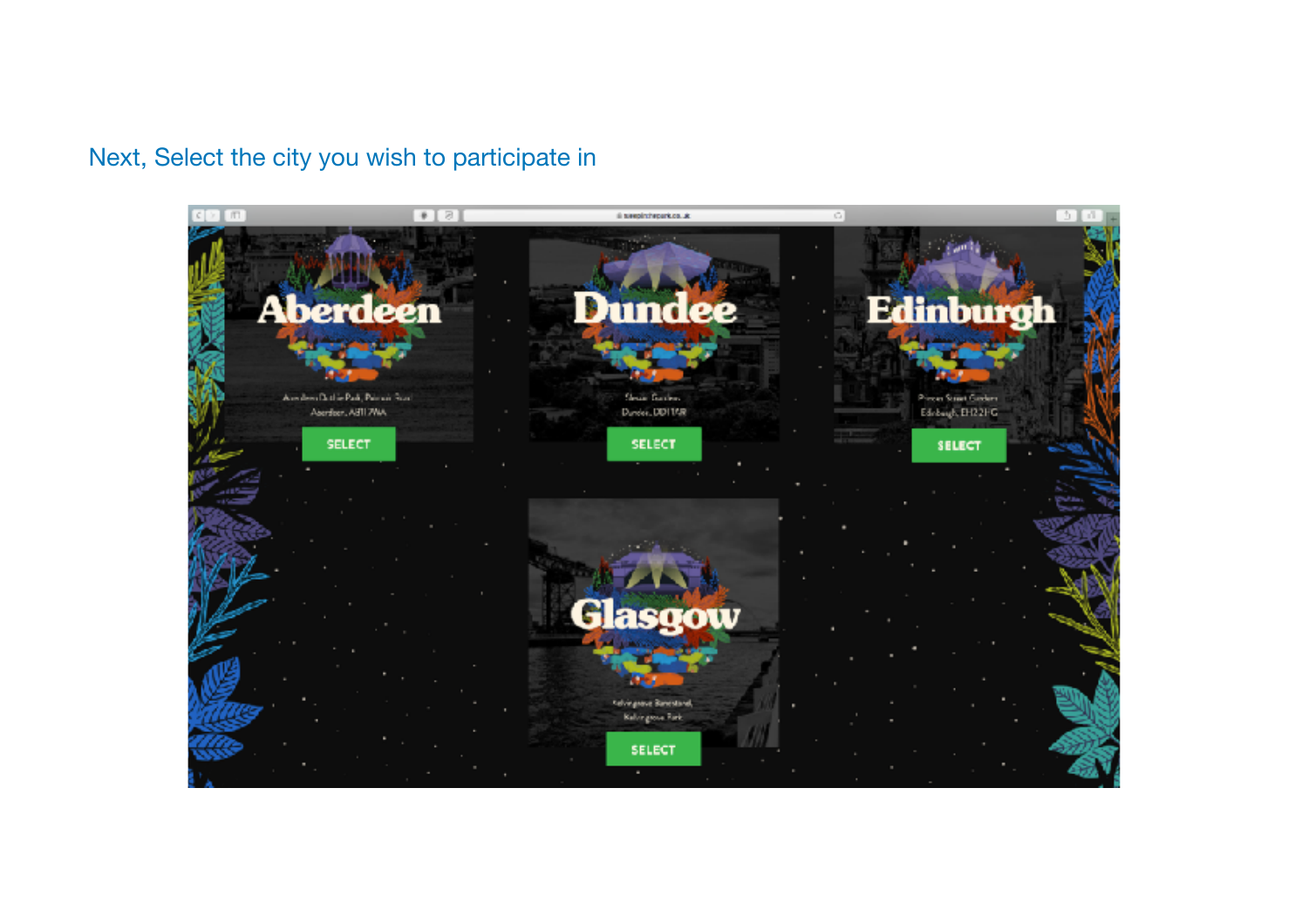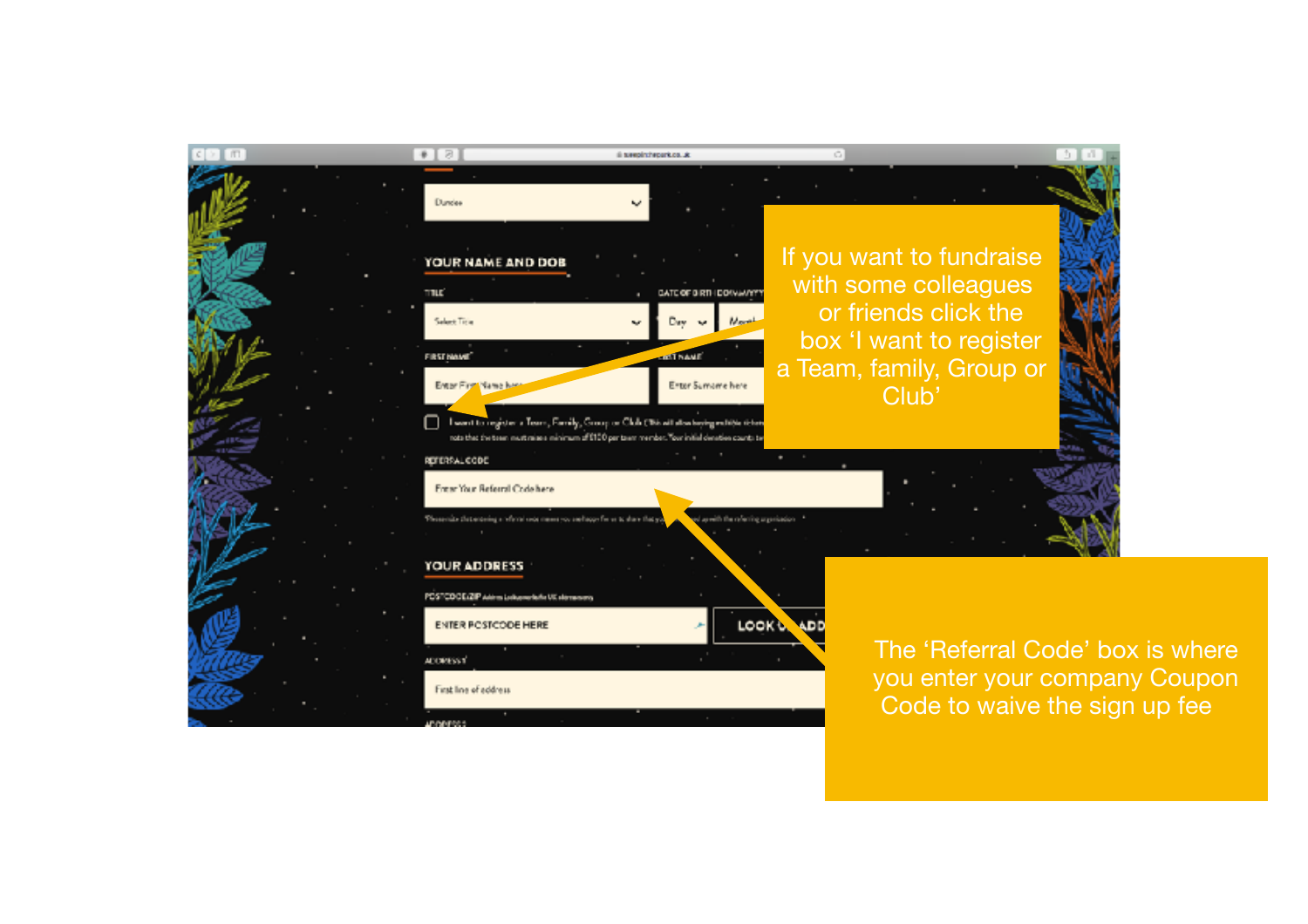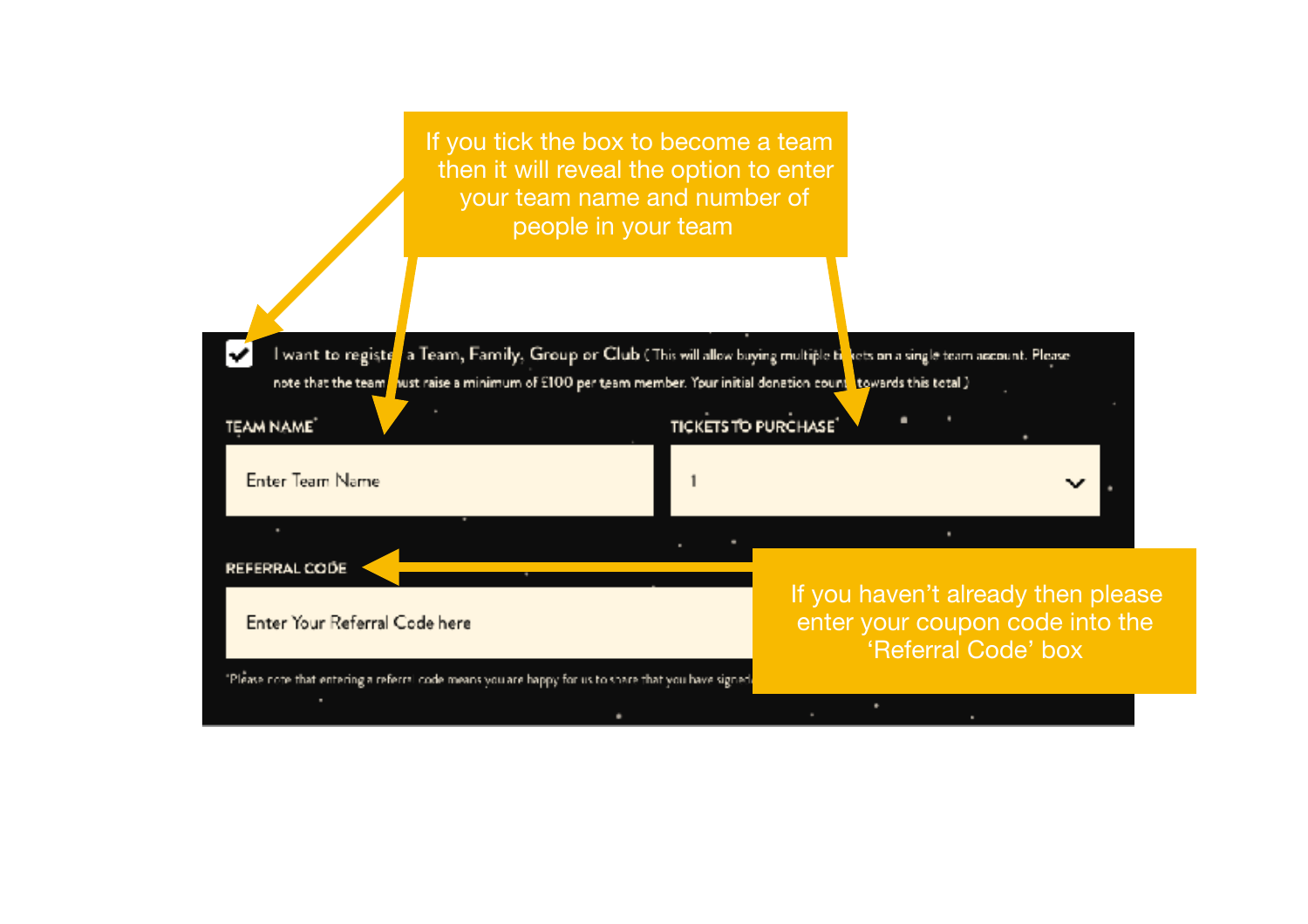Next just enter your details and answer the remaining questions on the following pages. At the end of the process it will automatically generate a Virgin Money Giving Fundraising page attached to Sleep in the Park.

If you already have a Virgin Money Giving (VMG) login attached to your email address they it will ask you to log onto that after registration. If you do not have a VMG login already then it will create one for you automatically and you will be sent an email with a temporary password which you will need to log on and view your VMG fundraising page.

Once you log on you can update your fundraising page with photos and a description of why you are fundraising.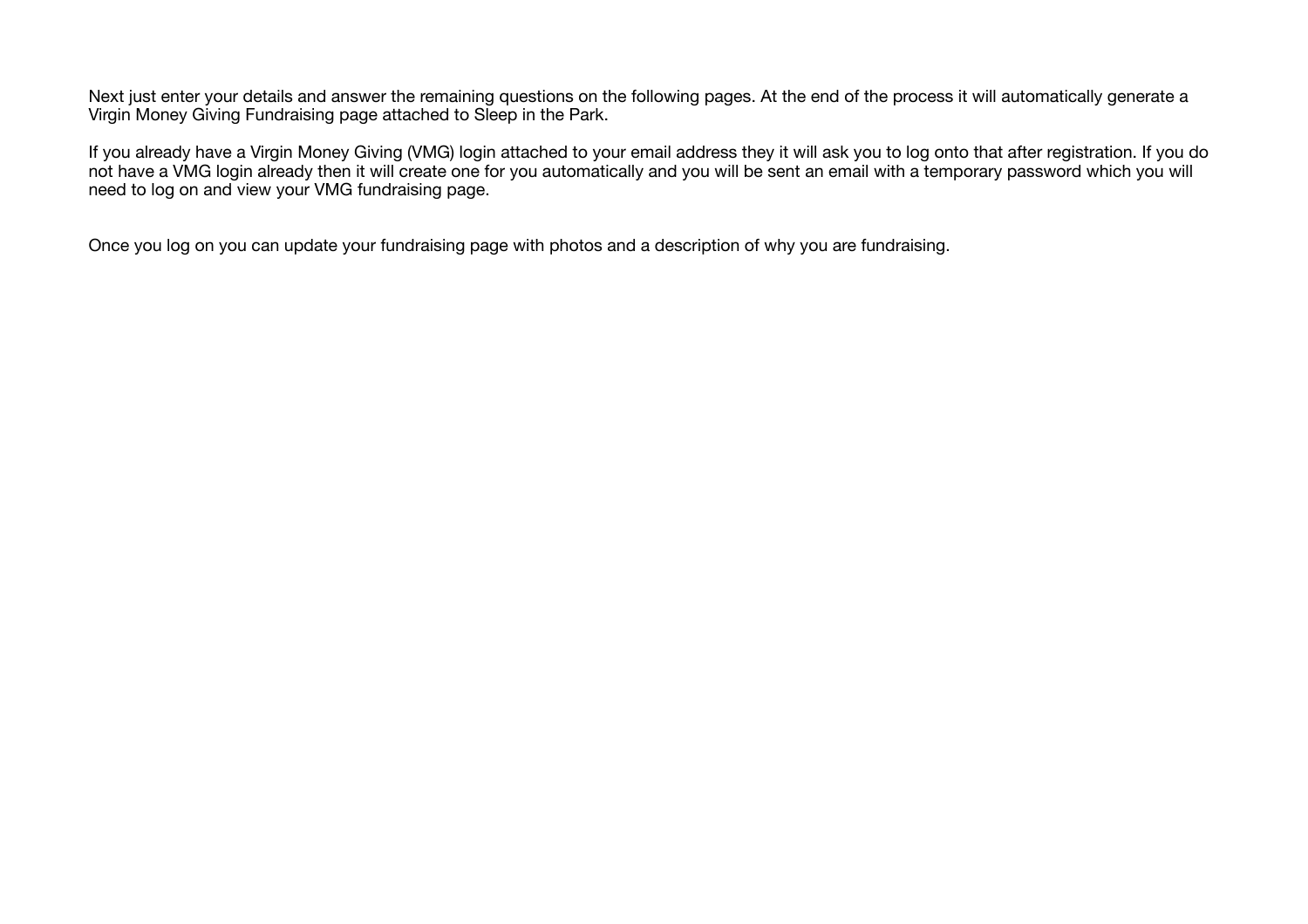# The final step is to link your fundraising page to your company's Campaign Page.

Navigate to your company's campaign page, if you are unsure where to find it the either contact your organiser or nicola.hamilton@social-bite.co.uk

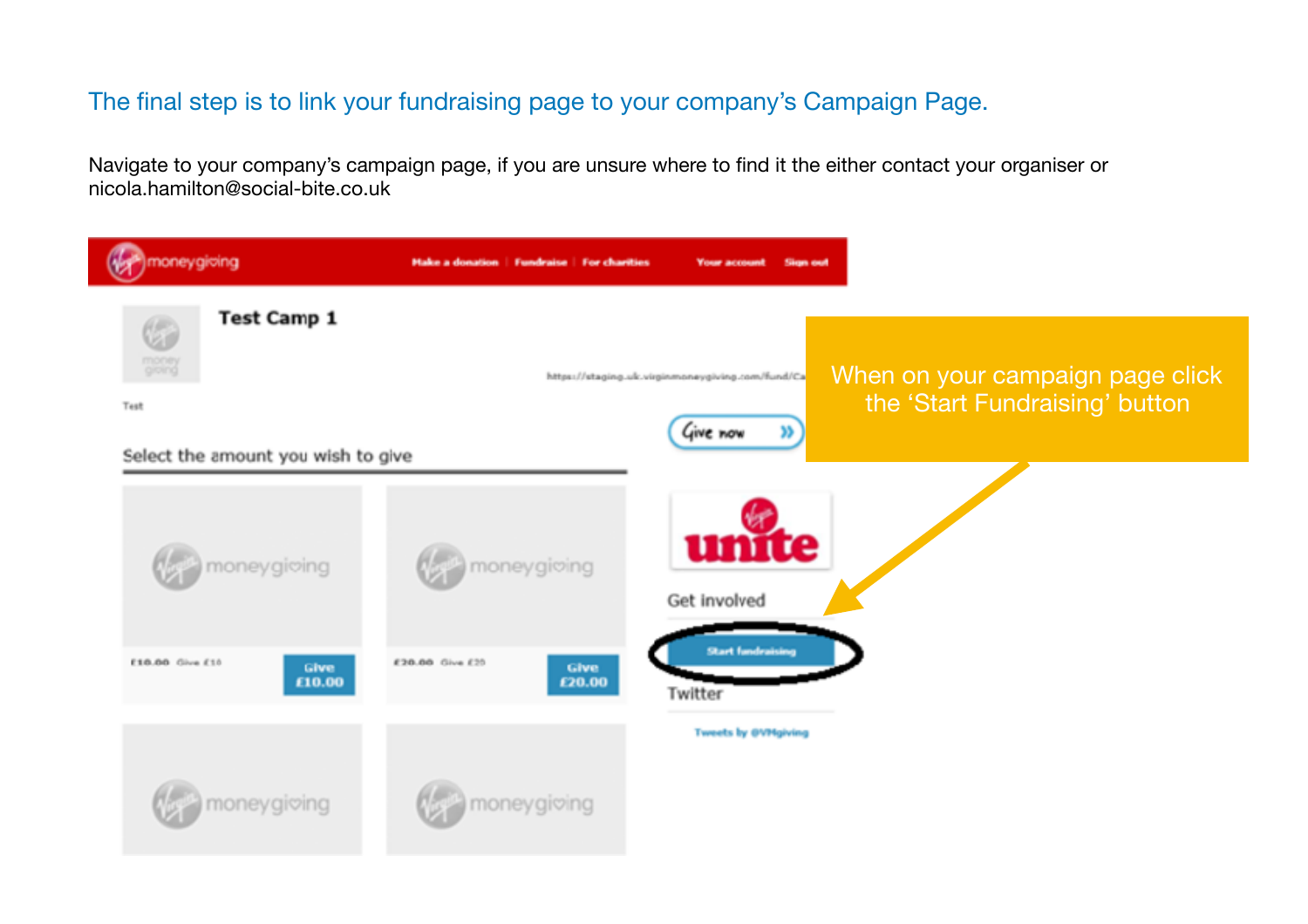| noneygising<br>Link to your fundraising challenge<br>Link your existing page, or create a new one, to have your fundraising. Lied to the total raised fo | Here you use the drop down menu<br>Make a donation<br>to pick which page you want to link<br>to the campaign<br>Then click 'next' |
|----------------------------------------------------------------------------------------------------------------------------------------------------------|-----------------------------------------------------------------------------------------------------------------------------------|
| Choose the challenge you want to link<br>Please select<br>or<br>Create a new fundraising page<br>Individual<br>Team<br>Next >                            | V.                                                                                                                                |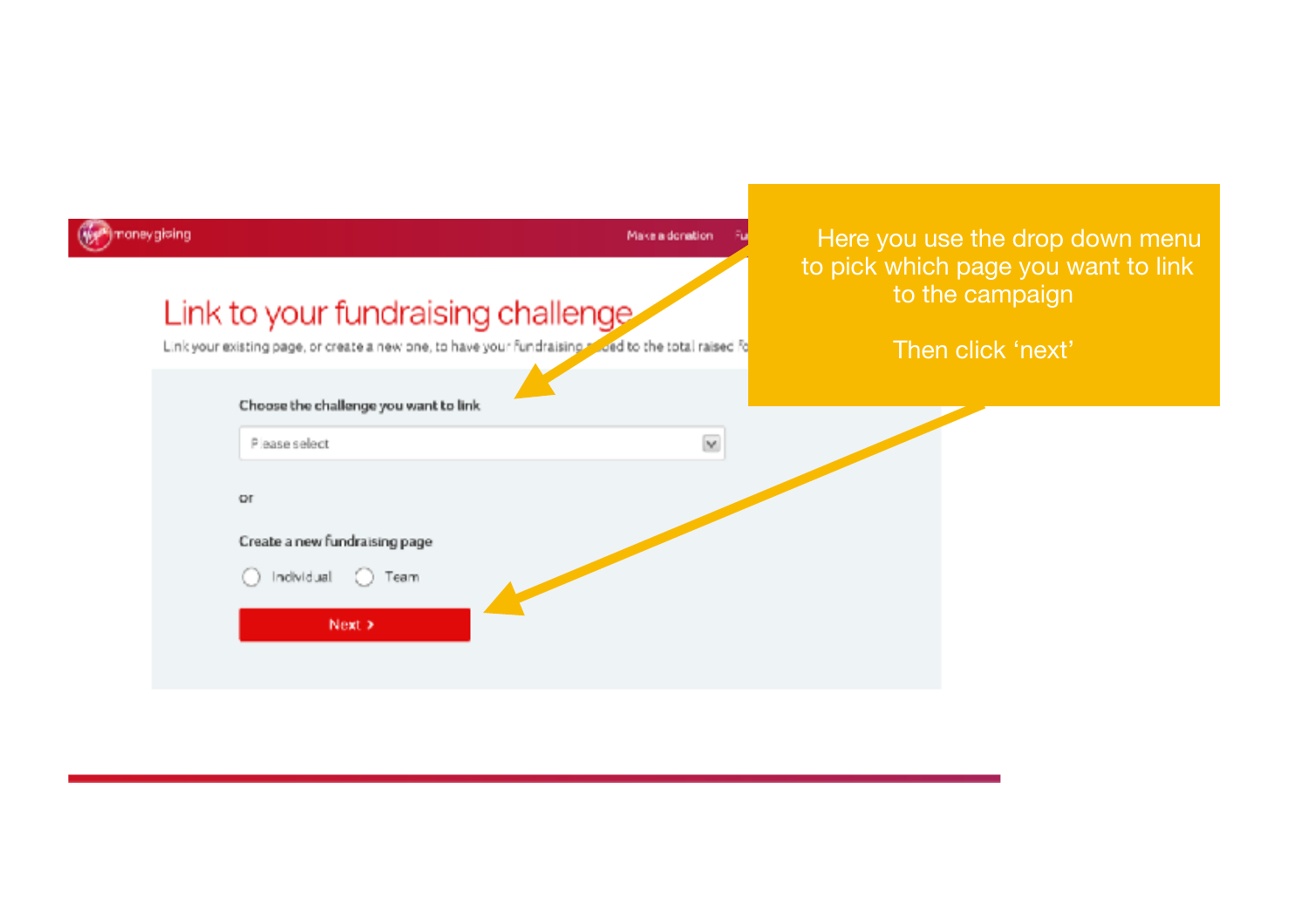#### That's it! Your fundraising page should now be part of the campaign! It shows on your page between the event and the charity

# My story

Here is where you should add a compelling story (People tend to be more generous if they understand why you're doing a challenge!)

# Share Virgin's story

| Email                                            | Facebook        | Twitter      | in<br>Linked In |
|--------------------------------------------------|-----------------|--------------|-----------------|
| Event                                            | Campaign        | Charity      |                 |
| moneygiving                                      | money<br>giving | unite        |                 |
| 2017 Richmond Running<br>Festival<br>16 Feb 2018 | Test Camp 1     | Virgin Unite |                 |